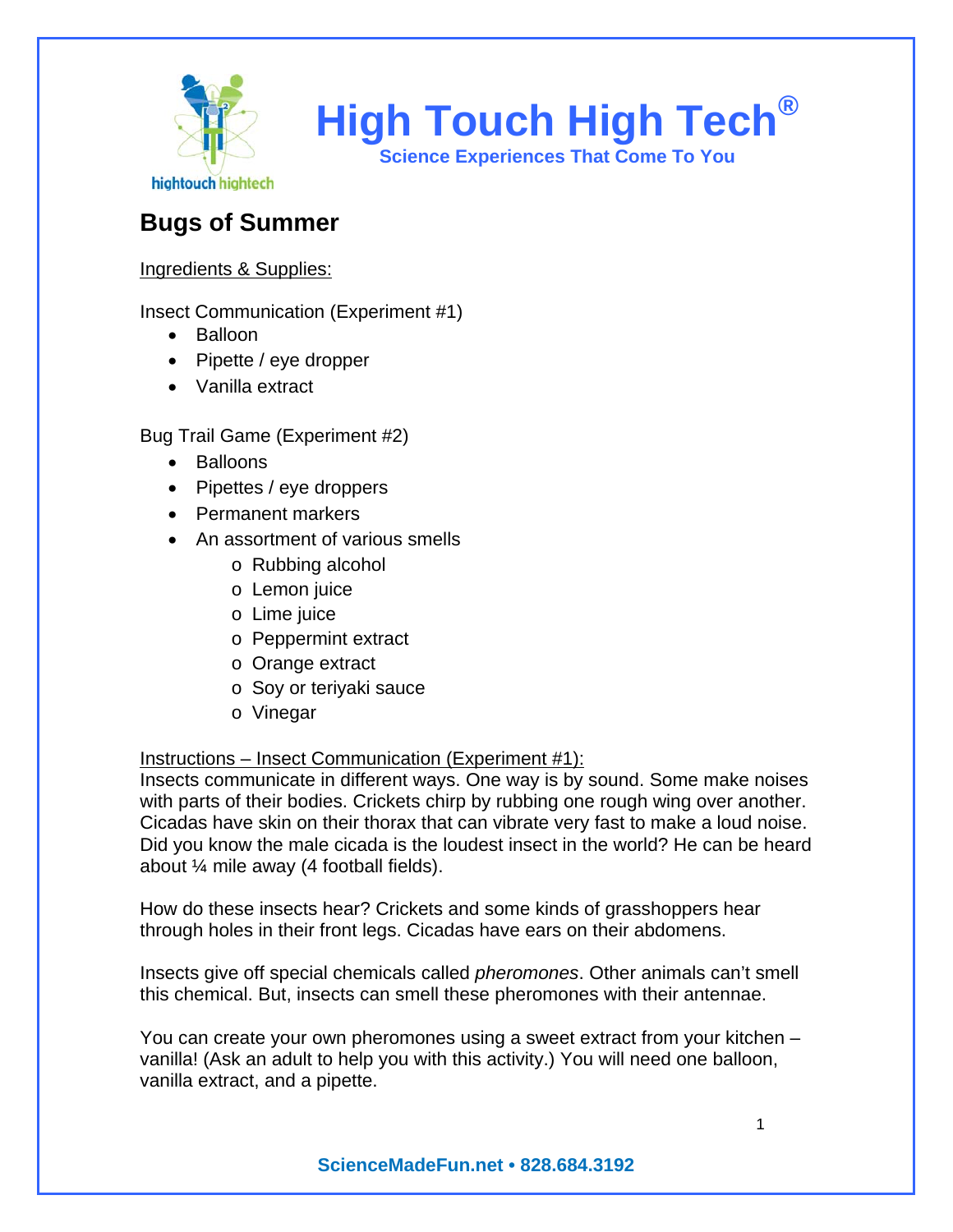

Using the pipette, carefully put 2-3 drops of the vanilla extract inside the uninflated balloon. Now blow up the balloon and tie it. Shake the balloon around to spread the vanilla inside it.

In just a few minutes, smell the balloon. It smells like vanilla! This is your "pheromone." Test it out on a friend. Ask her what she can smell. How good are her "antennas" at detecting smells? Is the vanilla strong? Don't tell her what the smell is. Find out if she can guess your pheromone!

#### Instructions – Bug Trail Game (Experiment #2):

For this next activity, you can really test your friends' antennae! Find an assortment of various extracts and smells. (Ask an adult for help.) Peppermint, orange, and lemon are all great choices. Place 2-3 drops of extract in different balloons. Be creative and use many different balloons and smells! Tie all of the balloons. For added fun, use a permanent marker (Sharpie), and draw a different bug on each balloon. Now you are ready to test your friends. Find out if they can guess the different smells – your pheromones! You can create a Bug Trail Game with various smells in many colorful balloons! Each insect has a unique pheromone. Have fun!

### The Science Behind It:

BUGS!! Do you love them or are you afraid of them? Lots of people think they are creepy or slimy, and others find them really cool! The more you learn about bugs, the more you'll really like them (and not be afraid)!

Scientists that study bugs are called *entomologists*. They love bugs! Insects are the most successful group of animals on the planet. Earth is home to billions of bugs. There are more species of insects than any other animal group combined!

Insects help our planet. They pollinate crops & fertilize flowers. They recycle debris and compost dead plants and animals. Insects also provide food for birds, fish, frogs, and other small animals.

Insects belong to a very large group of animals known as *arthropods*. Members of this group include insects, crustaceans, spiders, ticks, mites and harvestmen (Daddy Long Legs). All arthropods lack bones inside their bodies. Instead they have a hard external covering called an exoskeleton. Arthropods are divided into groups based upon the number of legs, antennae, and body sections.

All insects have six legs and a pair of antennae. Most have two wings. An insect's body is divided into three parts – head, thorax, and abdomen. Insect's bodies are suited to their lifestyles. Their legs, wings and mouth come in many